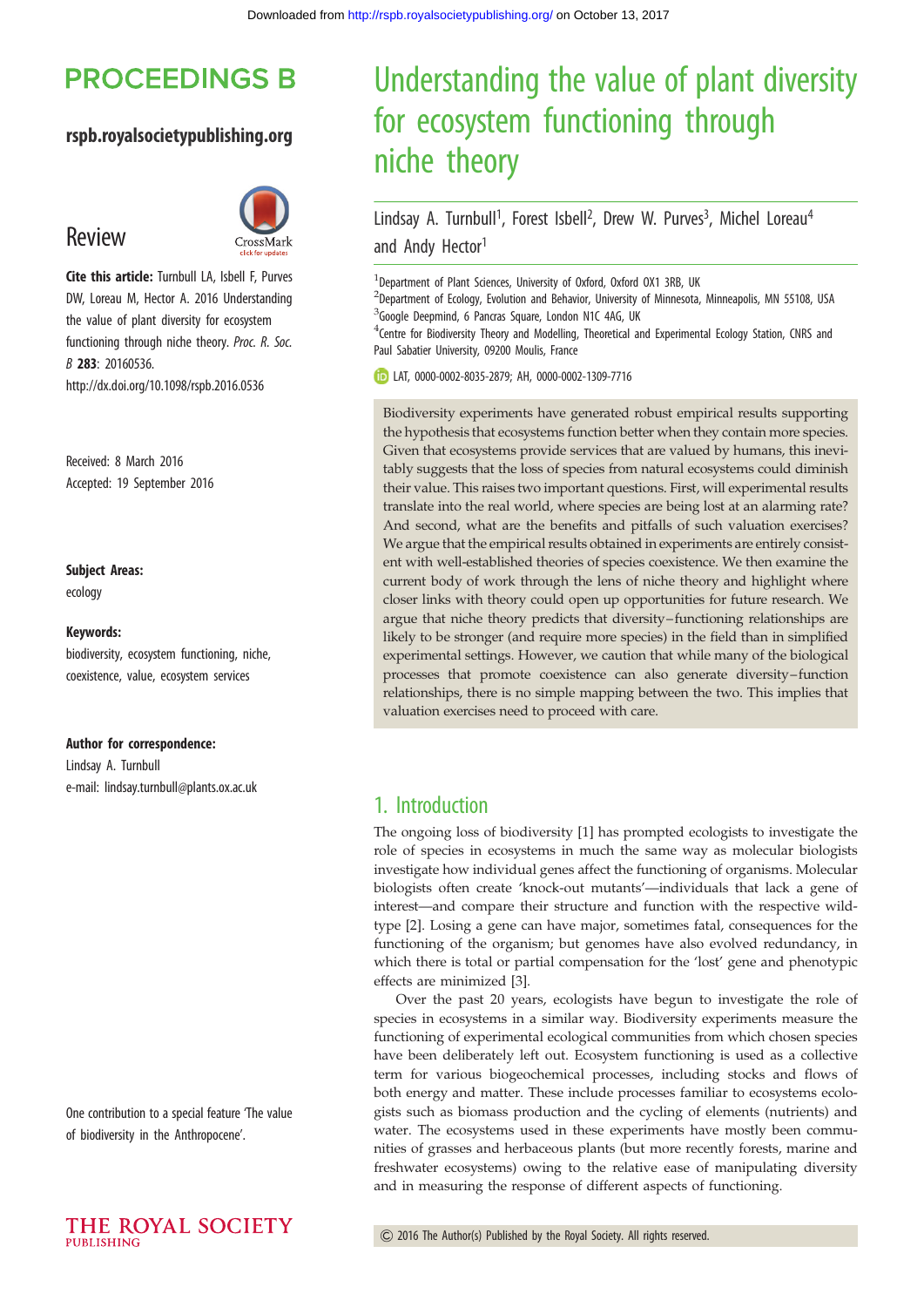2



Figure 1. Competitive divergence creates niches and the presence of niches has two major ecological consequences. First, niches create stabilizing forces that lead to coexistence. Second, the presence of niches makes it highly likely that ecosystem functioning will be enhanced when more species are present, owing to better coverage of the niche space. Thus, the services delivered by ecosystems are likely to be diversity-dependent, as is the value that we place on ecosystems. However, the precise mapping between species, ecosystem functioning, services and value is likely to be complex.

Currently, we do not know enough about complex natural systems to understand how they function in detail (for example, the global carbon cycle is still not fully understood [\[4\]](#page-6-0)). It is also unclear whether, and to what degree, evolution may act on ecosystem processes directly. Theory predicts that ecosystem-level selection, if it exists, should be relatively weak [\[5\]](#page-6-0) and currently, we are not aware of any evidence that ecosystems have been selected to maximize any particular process or function (like productivity). However, we do know that natural ecosystems inadvertently contribute to the regulation of the biosphere in many ways that are beneficial to humans via the so-called ecosystem services [\[6,7](#page-6-0)]. Examples include the provision of clean air and water, and regulation of the climate. Somewhat contentiously, ecosystems have therefore been assigned monetary value [[8](#page-6-0)].

However, ecosystems depend on the organisms within them. Over the past quarter century, biodiversity experiments have revealed that communities with fewer species generally function less efficiently [[5](#page-6-0),[7,9](#page-6-0)–[11\]](#page-6-0). This literature is now large and has been well synthesized, including several detailed meta-analyses [[12,13\]](#page-6-0). Net primary productivity (or a surrogate variable) is one of the most widely examined response variables because it is easy to measure and is an energy bottleneck for organisms at higher trophic levels. Although the diversity dependence of functions varies among systems, and depends on which species are lost, the overwhelming majority of studies show that loss of species will decrease ecosystem functioning [[12,13](#page-6-0)]. The shape of the relationship between diversity and functioning is often decelerating, although this is not always the case [[14\]](#page-6-0), particularly in long-term studies [\[15](#page-6-0)]. Hence the on-going loss of biodiversity is predicted to have increasingly negative impacts on ecosystem functioning.

While relatively few species may be required to support a particular function—at least in the short term—different functions generally require different species. This has led to the concept of ecosystem multi-functionality [\[16](#page-6-0)–[21](#page-6-0)]. In general, studies have found that the more functions they consider, the greater the number of species that play a functionally important role. Similarly, if functions are measured over a wider range of environmental conditions or over a longer period of time then a greater number of species are shown to play a role [[17,22\]](#page-6-0). The relationship between diversity and stability has been studied since at least the 1950s, when the focus tended to be on the stability of community composition and structure rather than the associated ecosystem functions [\[23,24](#page-6-0)]. More recently, the field of ecosystem functioning has focused on measures of long-term temporal stability (e.g. the

coefficient of variation of biomass production over time) and measures of resistance to, and recovery from (resilience), large perturbations such as extreme climatic events. Biodiversity experiments often show that year-to-year stability of biomass production increases with diversity [\[25](#page-6-0)–[27](#page-6-0)]. Diversity can also increase the resistance of ecosystem productivity to climatic extremes [\[28](#page-6-0)].

If ecosystems have value because they provide services to humans and ecosystems function better when they contain more species, then the loss of species could diminish the value of ecosystems. This raises two important questions. First, can we ever hope to know the precise nature of the relationships between species, ecosystem functioning, services and value in the real world (figure 1)? Second, is it sensible or desirable to value species in such a narrow way? To answer the first question, we suggest that niche theory provides a strong theoretical framework for understanding relationships between species and ecosystem functioning, which can (among other things) help us to decide how widely we can apply lessons learned in experiments to the real world. To answer the second question, we briefly review the merits and perils of valuation systems.

### 2. Niche theory

Niche theory is the centre of gravity of community ecology. Niche theory states that guilds of competing species will diverge, leading to reduced niche overlap [\[29](#page-6-0)], otherwise all but one of them will be driven extinct (the competitive exclusion principle). This means that we expect, a priori, that species will not only look different in ways that enable us to easily identify them, but that they will be ecologically different in ways that are functionally important. Indeed, Darwin [\[30,31](#page-6-0)] recognized this consequence of his principle of divergence [[32\]](#page-6-0). The ubiquity of ecological niches provides a general explanation for the positive relationship between diversity and functioning: through competitive divergence each species only covers some part of the total niche space available in a community [[33\]](#page-6-0).

In traditional theory, the niche space is defined by a number of niche axes, but in practice these are difficult to measure, especially for plants. One scheme [[34](#page-6-0)] distinguishes niche axes that relate to: (i) resources (that decrease when the abundance of focal organisms increases); (ii) natural enemies (that increase as the abundance of focal organisms increases) and (iii) abiotic 'stress' factors (that neither increase nor decrease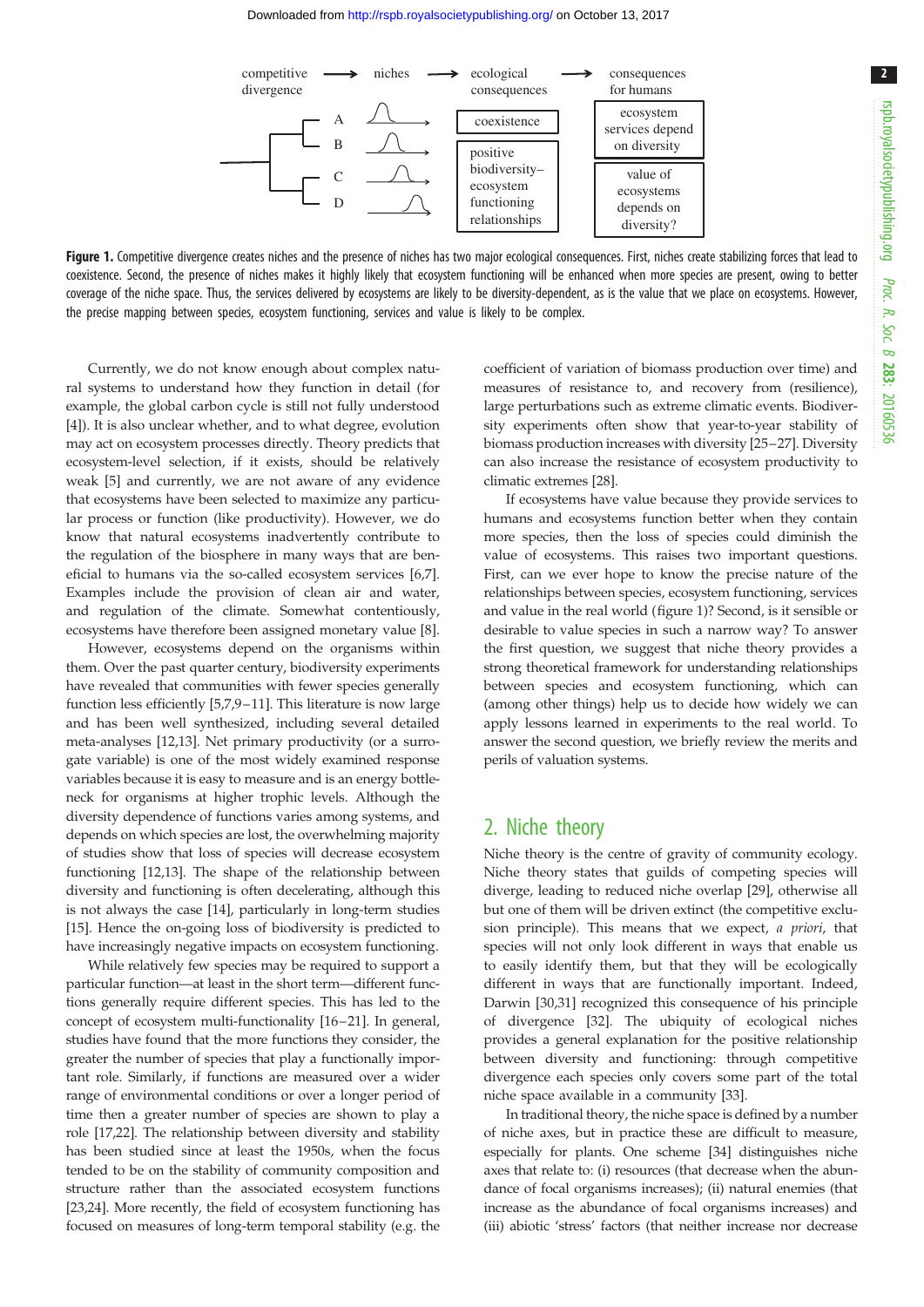3

as the abundance of focal organisms changes). Thus, species might differ in how they use resources, in their resistance to different natural enemies and in their response to abiotic conditions. Of course many species are highly plastic, especially plants. When competitors are removed, the remaining species might expand their niche space (fundamental versus realized niches)—which probably explains the nonlinear response to diversity loss. However, we would still expect a loss of function, through a loss of efficiency. Species generally outcompete others because they are 'better' at using the resource in question. Hence, the impacts of species loss are reduced by plasticity, but they are not removed entirely.

A recent re-framing of niche theory provides a more explicit way in which the field of biodiversity research could potentially be linked with coexistence theory. Chesson suggested that we could understand the coexistence of species by identifying and distinguishing between equalizing and stabilizing forces [[35\]](#page-6-0). Species differences affect both of these forces [\[36](#page-6-0)]. On the one hand, differences between species can lead to differences in fitness, which can lead to competitive exclusion. But, differences between species inevitably arise as they evolve into different niches, providing a stabilizing force. Coexistence occurs when the differences between species lead to stabilizing forces that are strong enough to overcome fitness differences [\[37](#page-6-0)]. The larger the fitness differences, the larger the stabilizing forces needed to offset them. Small differences between species can lead to small fitness differences requiring only weak stabilizing forces to ensure coexistence.

There are potential parallels between the Chesson scheme for coexistence and the additive partitioning method that is commonly applied to biodiversity experiments [[38\]](#page-6-0). The additive partition defines a net biodiversity effect and splits it into selection and complementarity effects. The selection effect quantifies the covariance between monoculture yields and relative performance in mixture. Positive selection effects indicate that high-yielding species dominate mixtures and negative selection effects indicate the reverse. The complementarity effect (or overyielding) is positive when increases in the relative yields of some species are not exactly compensated by decreases in others and is commonly interpreted as evidence for complementarity, for example, with regard to resource use, natural enemy impacts or other diversitydependent factors. Unfortunately, however, there is no one-to-one mapping between the two schemes [\[39](#page-6-0)–[41\]](#page-6-0). Selection and complementarity effects are influenced by both fitness differences and niche differences.

While a formal one-to-one mapping between coexistence theory and the field of biodiversity and ecosystem functioning research may not be possible, the two areas of research are highly interrelated and should draw more strength from each other. In the following section, we highlight how niche theory in its broadest sense can help to inform current results from biodiversity experiments and illuminate how the lessons learned using experimental platforms are likely to apply in the real world.

## 3. Understanding biodiversity experiments through niche theory

In this section, we focus on three key results from biodiversity experiments: biomass overyielding, ecosystem multi-functionality and temporal stability. In each case, we demonstrate how niche theory can help us to better understand these results. We also highlight where confusion remains and indicate potential directions for future research.

Community overyielding occurs when increases in the relative yields of species that are doing better than expected in mixture (based on monoculture yields and planted proportions) are not perfectly compensated by concomitant declines in the relative yields of their competitors [[38\]](#page-6-0). In the context of niche theory, Vandermeer [[42\]](#page-6-0) and Loreau [\[5,43\]](#page-6-0) have shown that this is directly analogous to the reduction of interspecific relative to intraspecific competition that is necessary for coexistence of species within the Lotka–Volterra framework. There are a number of ways in which this can come about. The interpretation of the earliest biodiversity experiments often focused on differential use of resources: resource-use complementarity. Different functional groups and species of plants have been shown to be complementary in their use of a range of resources, including the form of nitrogen, water and light [[44](#page-6-0)–[46\]](#page-6-0). Hence, resource-use complementarity seen in biodiversity experiments is generally consistent with resource-based theories of coexistence [[33,47\]](#page-6-0). However, we have previously shown that complementarity effects can arise even when stabilizing forces are insufficient for long-term coexistence [\[39](#page-6-0)]. The development of better methods for assessing the evidence for resource-use complementarity and long-term coexistence in biodiversity experiments is an important direction for future research [[48\]](#page-6-0).

Overyielding can also result from partitioning enemy-free niche space [[5](#page-6-0)]. For example, diversity can lead to overyielding when pests and diseases have reduced incidence and severity when species are grown in mixture [\[49](#page-6-0)]. The impacts of pests and diseases in natural communities of plants are still poorly known and there have been mixed results from biodiversity experiments [[50](#page-6-0) –[52](#page-7-0)]. But a higher incidence of pests and diseases has been recorded in monocultures of some species in forestry [[53\]](#page-7-0) and in agriculture [[54,55](#page-7-0)] and is one reason to favour the intercropping of different species. We expect species in diverse communities to be less affected by specialist pests and diseases because vulnerable hosts are interspersed with species that are invulnerable (or at least less vulnerable [[56\]](#page-7-0)). This might mean that specialist pests are less able to effectively locate their hosts in mixtures ('associational resistance') [\[57](#page-7-0)] or that pest and diseases achieve lower population densities in mixtures ('resource concentration effects'), perhaps owing to reduced transmission rates. The higher observed incidence of specialist pests and diseases in monocultures and low-diversity ecosystems is well established in community ecology, for example, through the so-called Janzen –Connell effects [[58,59\]](#page-7-0) and negative soil feedbacks [[60\]](#page-7-0). Quantifying the role of natural enemies in diversityfunction experiments relative to resource partitioning and abiotic factors would be an exciting future direction.

The link between niche theory and ecosystem multifunctionality is inevitably more complex than the link to a single ecosystem function such as productivity. One complexity is that different ecosystem functions are rarely independent. Instead, it is likely that in many cases pairs of functions are positively or negatively correlated [\[18,19\]](#page-6-0). For example, across monocultures drawn from a plant community we might expect biomass to be negatively correlated with end-of-season soil nutrient levels (if plants are equally efficient at converting nutrients into biomass). Surprisingly, these correlations between functions are currently poorly explored (but see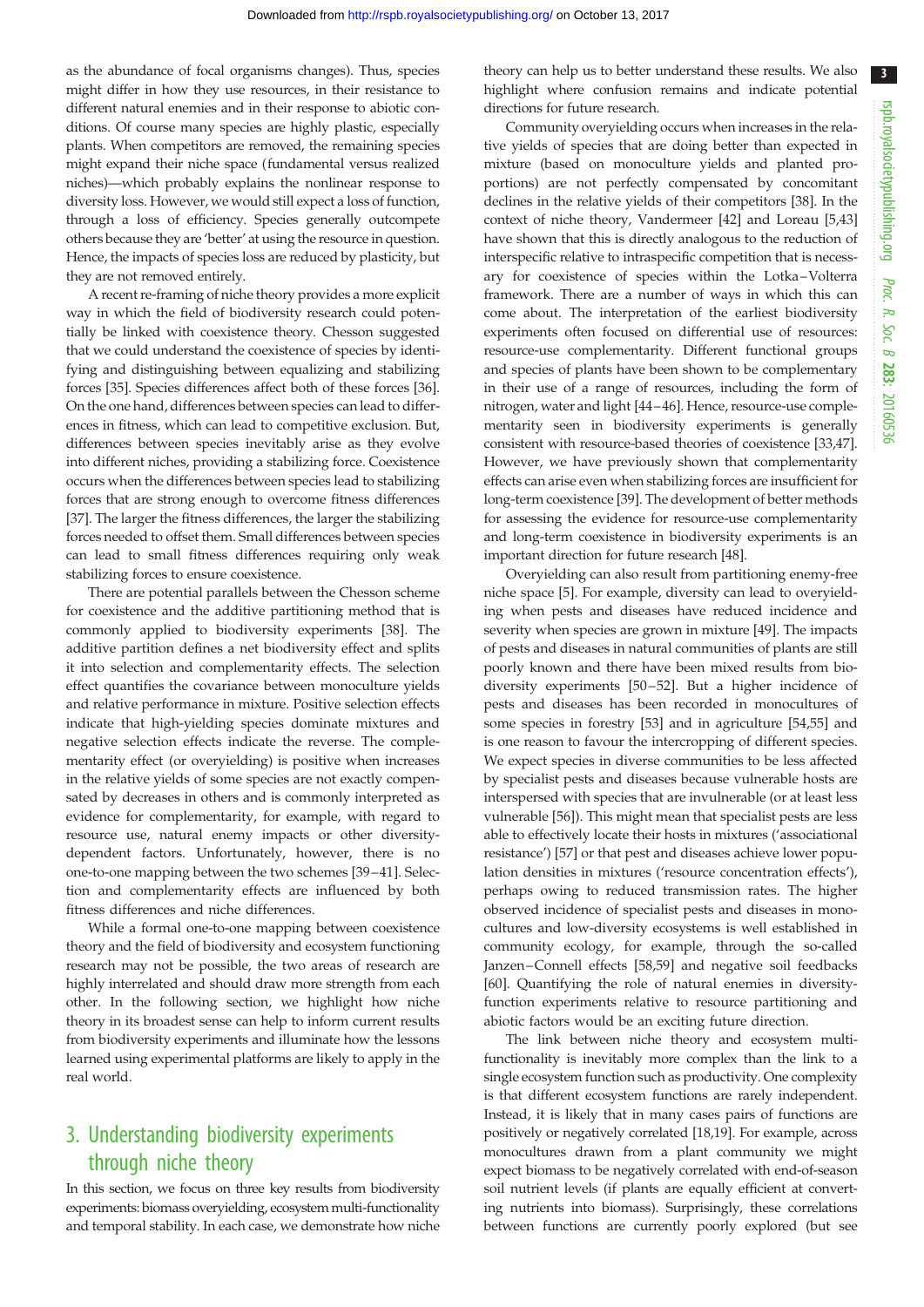[\[20](#page-6-0)]). Niche theory predicts that negative correlations between functions are expected to be widespread because of ecological trade-offs (for example, between growth and defence [\[2](#page-5-0)]).

Competition is predicted to generate differences in traits among species associated with ecological specialization and hence with stabilization. But, constraints imposed by lifehistory trade-offs ensure that not all trait combinations are possible and differences are unlikely to have neutral consequences for fitness [[61\]](#page-7-0). Differences in traits therefore lead to both fitness differences and niche differences. Many of these traits also affect ecosystem functioning—hence they are often termed functional traits [[62\]](#page-7-0). Species can either be assigned to discrete functional groups, or differences in trait values can be used to calculate a continuous measure of functional difference (FD, [[63\]](#page-7-0)) by analogy with phylogenetic difference. Trait-based approaches have identified how the average value of plant traits varies among communities but have arguably been less successful in explaining variation in functioning within a given ecosystem [[64\]](#page-7-0). This might be because of a lack of one-to-one mapping between traits and ecological functions. One study with plants found that average fitness differences were often correlated with single functional traits, for example, late phenology and deep rooting. But niche differences could only be described by combinations of traits, perhaps reflecting the multi-dimensional nature of ecological niches [[65\]](#page-7-0). Gaining a better understanding of how traits define the niche space and how this in turn contributes to ecosystem functioning is an important goal for future research.

The potential mechanisms that generate stability in diverse communities are complex in their fine detail, but the key ingredient is differential responses of species to environmental variation. Put simply, asynchronous fluctuations in the performance of different species over time mean that a bad year for some species will inevitably be a better year for other competing species. These differential responses of individual species stabilize fluctuations in the biomass of the whole community. This idea is encapsulated in the two leading theories on the stability of ecosystem functioning [[66](#page-7-0)]: the insurance effect [[67\]](#page-7-0) and compensatory dynamics [[68\]](#page-7-0). Once again, we can intuitively understand the effects of diversity on stability in terms of niche theory. There are various theories of 'fluctuation-dependent coexistence' in which species partition environmental variation [[69\]](#page-7-0) to achieve different temporal niches. Once again, the biological processes that promote coexistence are also the potential mechanisms by which diversity can impact ecosystem functioning—or in this case, its temporal stability. Identifying the trade-offs that lie behind the seemingly idiosyncratic responses of species to environmental variation is an important future direction (for an example, see [\[70](#page-7-0)]).

# 4. Using niche theory to predict effects in the field

Although biodiversity experiments generally convey a consistent story, a question mark inevitably hangs over the relevance of any work undertaken under controlled conditions for understanding effects in the real world [[71](#page-7-0)]. Real-world scenarios of species loss might differ from those represented in biodiversity experiments in three key ways: (i) species might not be lost at random, (ii) rare species might be lost more easily than common species and (iii) environmental heterogeneity in the real world is much higher than in experiments. While it is

relatively easy to list the ways in which the real word differs from experimental plots, we argue that it is more useful to ask whether changing these assumptions will lead to a fundamentally different relationship between diversity and functioning in the real world. If the results obtained in experiments had no theoretical underpinning, then this would not be possible, but again we suggest that niche theory can help to supply answers. Further, we examine the common criticism that direct loss of species from ecosystems is likely to be a lesser threat than the indirect loss of species that occurs through other drivers of global change, such as habitat loss or eutrophication [[71\]](#page-7-0). Throughout this section, we highlight the limits of current understanding and the challenges for future work.

The first biodiversity experiments generated communities of different species richness using randomly assembled subsets of some larger community. However, extinction drivers in the real world are unlikely to affect species equally. One of the specific criticisms levied at the experimental work therefore concerns the order of species loss. For example, there is evidence from animal communities that the species most likely to be lost: (i) are large-bodied, (ii) occur at low relative abundance and (iii) are found at the top of food chains [[72\]](#page-7-0). In plants, species with large individuals are again often targeted (e.g. selective logging of large tree species with desirable wood qualities). But in other cases it can be smaller, rarer species that are preferentially lost [[73\]](#page-7-0). Clearly, the impact of species loss on ecosystem functioning will be affected by species identity (see below). But niche theory predicts that the loss of species is expected to reduce ecosystem functioning, regardless of their specific traits, hence changing the order of species loss is unlikely to lead us to conclude that species loss has no impact on ecosystems. Indeed, there are now several biodiversity experiments that have mimicked a targeted sequence of species loss based on vulnerability to extinction. As expected, in some cases the impacts of this targeted species loss on ecosystem functioning are reduced compared with random species loss [[74\]](#page-7-0), while in others the effects are more intense [\[75](#page-7-0)] or even mixed [\[76](#page-7-0)].

Many species in real-world ecosystems are rare. How does this change our expectations? Again, following niche theory this is simply a question of degree. In the short term, we would naively expect the loss of an abundant species to have a greater impact on functioning than the loss of a rare one [[74\]](#page-7-0). But over the longer term, the complexity of food webs allows for impacts that may be disproportionate to the abundances of the species that are lost. Indeed, this is the basis of the keystone species concept. For plants, effects on functioning have been predicted to be proportional to their relative abundance (the mass-ratio hypothesis; [[77\]](#page-7-0)) but it is easy to think of cases where this is unlikely to be the case. For example, some plants fix atmospheric nitrogen and can therefore have impacts (e.g. on nitrogen cycling) disproportionate to their biomass. Furthermore, abundances can change. A rare species may well be rare because the prevailing ecological conditions are less than ideal, but during unusual years (such as those with extreme climatic events), the species may greatly increase in abundance. This may bring stability to the community and prevent a dramatic decline in ecosystem functions. Indeed, there is a growing realization that the functioning of many of our ecosystems—both terrestrial and marine—may have been more severely impacted by the loss of rare species, such as large predators, than was previously realized. In several biodiversity experiments, rare species have had a

4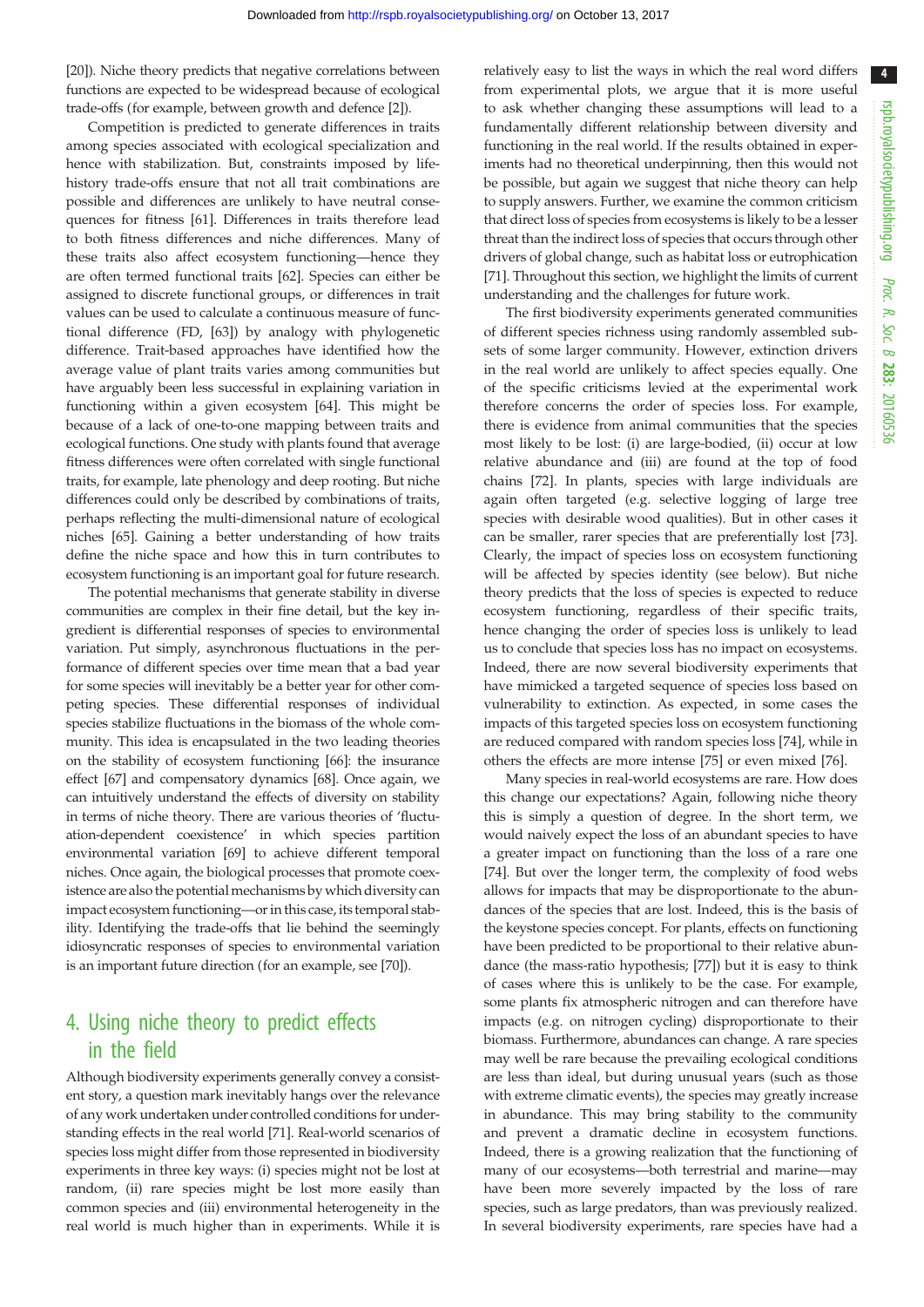5

disproportionately large effect on ecosystem functioning [[78\]](#page-7-0) or on multi-functionality [[79\]](#page-7-0). More generally, the ubiquity of species-level overyielding (and underyielding) observed across hundreds of biodiversity experiments indicates that species rarely influence ecosystem functioning in proportion to their relative abundance. Yet unfortunately this assumption remains common, particularly in observational studies [[80\]](#page-7-0).

By definition, experiments aim to manipulate one (or a small number) of variables while holding other factors constant. Biodiversity experiments therefore tend to include lower levels of environmental heterogeneity than is likely to be seen in real-world ecosystems. Do the higher levels of environmental heterogeneity seen in natural ecosystems lead us to expect a weaker relationship between biodiversity and ecosystem functioning? No, quite the reverse. Theory predicts that higher levels of heterogeneity make it harder for one species to cover the niche space, and therefore we expect that more species are required to support ecosystem functioning when environmental heterogeneity is high. Experiments that have included heterogeneity support this point already when a greater range of environmental conditions are included in an experiment, more species are found to play a role in supporting functioning [\[17](#page-6-0)[,81](#page-7-0)]. Indeed, a spatial version of the insurance hypothesis has been developed based on the similar (although not identical) effects of spatial and temporal heterogeneity on the relationship between diversity and function [\[82](#page-7-0)].

In conclusion, critics of biodiversity experiments often focus on the limitations of experiments, as outlined above. It is therefore tempting to conclude that biodiversity experiments cannot illuminate how species loss will affect ecosystem functioning in the real world. However, critics rarely explain why such extrapolations are unlikely to be valid. Niche theory suggests that not only should the basic results of biodiversity experiments translate into real-world situations, but also that the relationship between biodiversity and ecosystem functioning will be stronger, not weaker, when assessed over larger areas and longer time scales.

# 5. Effects of biodiversity loss versus other global change drivers

Biodiversity experiments investigate the effect of species loss on ecosystems by removing species while holding other variables constant. But is this realistic? In the real world, species can be lost in a variety of ways. For example, hunting or over-harvesting may often deplete or remove targeted species while having relatively little effect on other aspects of the ecosystem (although this is not always the case). However, species may also be lost as a secondary consequence of global change drivers that have other direct effects on ecosystem functioning, for example, climate change, the introduction of exotic species or habitat alterations by humans. One of the best examples of a human-induced change that has both direct and indirect effects on productivity is eutrophication by nitrogen (and other soil nutrients). Nitrogen addition often causes loss of plant diversity [\[83](#page-7-0)–[85](#page-7-0)] while having a direct fertilizing effect on productivity [\[86](#page-7-0)]. We use the example of eutrophication to explore these more complex scenarios that involve teasing apart both the direct effects of the change on functioning and the indirect effects acting via species loss.

Once again it is helpful to begin with general concepts from niche theory. The loss of species is predicted to impact ecosystem functions because it leads to vacant or under-used niches, for example, by leaving unconsumed resources or unused enemy-free niche space. This is the scenario represented by most biodiversity experiments (where species are deliberately omitted from communities while keeping all other conditions constant), and occurs in the real world when extinctions are caused by over-exploitation. By contrast, when species are lost from ecosystems because changing conditions mean that their niche no longer exists then the same argument for impacts on ecosystem functioning would not seem to apply (because if a niche is absent then it cannot be empty or under-used). But fundamental changes to an ecosystem can create new niches, so new species may be required to fill them. These species may or may not be available, depending on dispersal opportunities and on whether the changed conditions create truly novel conditions, to which no species are currently adapted. If this is the case, then functions in an altered ecosystem could still be diversity-dependent.

Studies have revealed that nitrogen enrichment can impact diversity in a variety of ways. In grasslands, fertilization usually leads to an increase in standing biomass and to more intense shading of the understory [\[87](#page-7-0)]. This enhanced shading has been experimentally shown to reduce diversity: artificially countering the effects of increased shading by supplementing light in the understory prevents the loss of diversity [\[88](#page-7-0)]. However, the story is sometimes more complex. For example, some forms of nitrogen fertilization lead to enhanced species loss through acidification [\[84,89](#page-7-0)]. In this case, it is still unclear whether the additional species loss occurs because some species simply cannot tolerate the lower pH (species lose their fundamental niche) or whether the more acidic conditions further alter fitness differences in a way that leads to additional exclusion (species lose their realized niche).

If nitrogen additions fundamentally alter the niche structure, then we might expect that the secondary loss of species following fertilization has no further consequences for ecosystem functioning. However, Isbell et al. [\[90](#page-7-0)] demonstrated that, in a US prairie, increased nitrogen deposition greatly increased productivity when first applied, but that this effect diminished rapidly over time. The rate of decrease was strongly linked to the rate of species loss, indicating that the changing species composition and diversity were partly responsible for the decline in productivity. The loss of the dominant plant species in this case had a much greater effect than would be expected for the loss of an average species chosen at random, as assessed by comparison with an adjacent biodiversity experiment.

Eutrophication can also affect other ecosystem metrics, such as stability. Hautier et al. [[91\]](#page-7-0) used a global network of fertilization experiments to investigate how the effects of diversity on stability measured in grassland biodiversity experiments compared with those seen under fertilization. Diversity–stability patterns in unfertilized communities were similar to those from biodiversity experiments, while fertilization appeared to have direct effects on stability but little or no effect via the loss of species. However, this may have been a type II error (failure to detect a real effect). An expanded follow-up analysis revealed that a broad range of factors that cause indirect losses of diversity (nitrogen, fire, elevated  $CO<sub>2</sub>$ , herbivory and water) did indeed reduce stability via changes in diversity [[92\]](#page-7-0).

Finally, the new niche space that results from the action of global change drivers such as nitrogen enrichment may also produce a community that delivers a poorer quality of service, as subjectively judged by humans. A green algal soup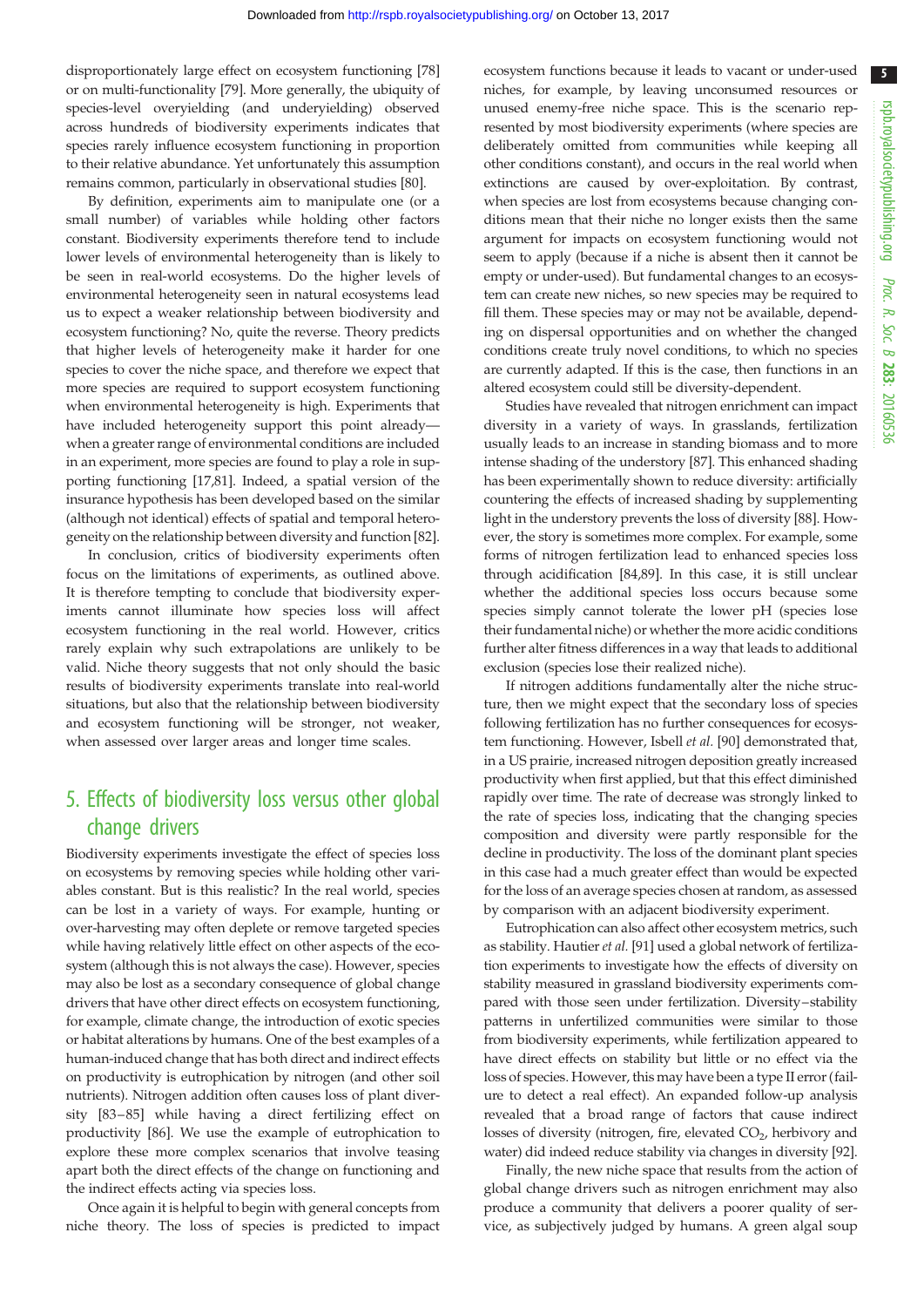<span id="page-5-0"></span>might be productive, but it is unlikely to attract tourists to visit a watercourse near you.

In conclusion, it is certainly true that the threats to ecosystems are often wider and more profound than simply the direct loss of native species. In particular, abiotic changes like eutrophication have reconfigured ecosystems: directly changing productivity, which indirectly causes the loss of species. Nevertheless, niche theory tells us that we should still be concerned about the loss of species, however it occurs. Overall, we therefore conclude that it still seems reasonable to support the current consensus that emerges from experimental studies: reduction of diversity has negative impacts on ecosystem functioning both in the short term and with respect to long-term stability [[7](#page-6-0),[9,10](#page-6-0)], and these impacts of biodiversity loss on ecosystem functioning are of a similar order of magnitude to other major drivers of global change [\[93](#page-7-0),[94\]](#page-7-0).

## 6. The nature of value

Only 25 years ago, we had little idea of what species did in ecosystems. The intervening period has seen dramatic advances in our understanding of the underlying natural science. More recently, it has also seen an overlap of the natural science of ecology with its socio-economic aspects. In particular, there are now many efforts to value the importance of the services that ecosystems provide to humans. These efforts are highly controversial [\[95](#page-8-0)–[100\]](#page-8-0). Put simply, some people object to these valuations on principle, while others believe that the efforts will be too complex to properly quantify and protect the true value of nature to humanity. On the other hand, others argue that failure to assign monetary value to ecosystem services may result in ecosystems having no value at all [\[101](#page-8-0)–[103\]](#page-8-0).

Supporters of valuation exercises focus on the failure of more conventional conservations efforts to halt the overall global decline in biodiversity (including recent assessments of the efforts of the Convention on Biological Diversity). Our focus here is on the importance of biodiversity for ecosystem functioning (and by extension ecosystem services). Given the link between diversity and function, it seems only a matter of time before the attempts to value the importance of biodiversity (as a whole) to ecosystem services extends into efforts to place a monetary value on the importance of individual species to ecosystem services. We close by re-examining our overview of the research on the value of biodiversity to ecosystem functioning and asking what it implies for these efforts—how well could we do this and how wise would it be?

The fact that biodiversity has a measurable impact on ecosystem functioning and, by extension, on ecosystem services has often been viewed as scientific support for a utilitarian worldview, whereby biodiversity maps onto effects on ecosystem functioning through niche differences, which in turn map onto ecosystem services, human well-being and, ultimately, monetary value. While monetary valuation appears to provide a transparent and explicit expression of relative preferences in

principle, it is not clear how well this simplistic view works in practice, as it assumes a linear chain of cause and effect that is not currently supported by scientific evidence.

First, each of these mappings is much more complex than traditionally believed [\[104\]](#page-8-0). A species' ecological niche is a multi-dimensional concept that involves a large number of biological traits [\[65](#page-7-0)]. Only some of these traits (sometimes called 'effect traits') have a measurable effect on ecosystem processes, and different traits are often involved in different ecosystem processes (as reviewed above). On the other hand, the socalled 'response traits' affect the ability of the species to respond to a wide array of environmental changes and thereby determine its contribution to ecosystem stability, and in many cases these response traits will be different from effects traits. As a result, biodiversity affects ecosystem functioning and stability through a complex network of interacting effects of species traits, which precludes a simple one-to-one mapping between any particular type or component of biodiversity and ecosystem functioning. As reviewed above, ecosystem functioning is also a multi-dimensional concept, which again precludes any simple one-to-one mapping between ecosystem functioning and ecosystem services. Indeed, many different ecosystem processes may be involved in a single ecosystem service, just as a single ecosystem process may be involved in many different ecosystem services [\[105\]](#page-8-0).

Second, value itself is a multi-dimensional concept that includes such different dimensions as monetary value, use value, non-use value, cultural value and intrinsic value. Some provisioning services map onto monetary value in a relatively straightforward way when they concern the production of goods that are exchanged in a market, but most ecosystem services do not. And the intrinsic value of biodiversity is, by definition, foreign to any utilitarian framework and hence to any form of monetary evaluation. Values ultimately derive from human fundamental needs, and these needs include many non-utilitarian dimensions, including respecting and loving the natural world around us [\[106\]](#page-8-0).

In conclusion, although recent research has vastly improved our knowledge of the ways in which ecosystems function and how biodiversity affects human societies, it reveals a complex, incomplete and limited view that should at least invite caution when assigning a monetary value to biodiversity. We concur with a recent call [[107](#page-8-0)] for an inclusive approach to valuation that embraces a diversity of voices and would only emphasize that what ultimately matters is halting the catastrophic current decline in biodiversity. However you choose to value species, we are currently losing them far too quickly.

Authors' contributions. All authors discussed and agreed the initial content. L.A.T., A.H. and M.L. then drafted the manuscript with input from F.I. and D.W.P. All authors helped to revise the manuscript in line with the reviewers' comments and approved the final content. Competing interests. We declare we have no competing interests.

Funding. No funding has been received for this article.

Acknowledgements. We thank two reviewers and Nat Seddon for helpful comments on the manuscript.

#### **References**

1. Newbold T et al. 2016 Has land use pushed terrestrial biodiversity beyond the planetary

boundary? A global assessment. Science 353, 288 – 291. [\(doi:10.1126/science.aaf2201\)](http://dx.doi.org/10.1126/science.aaf2201)

2. Zuest T, Joseph B, Shimizu KK, Kliebenstein DJ, Turnbull LA. 2011 Using knockout mutants to reveal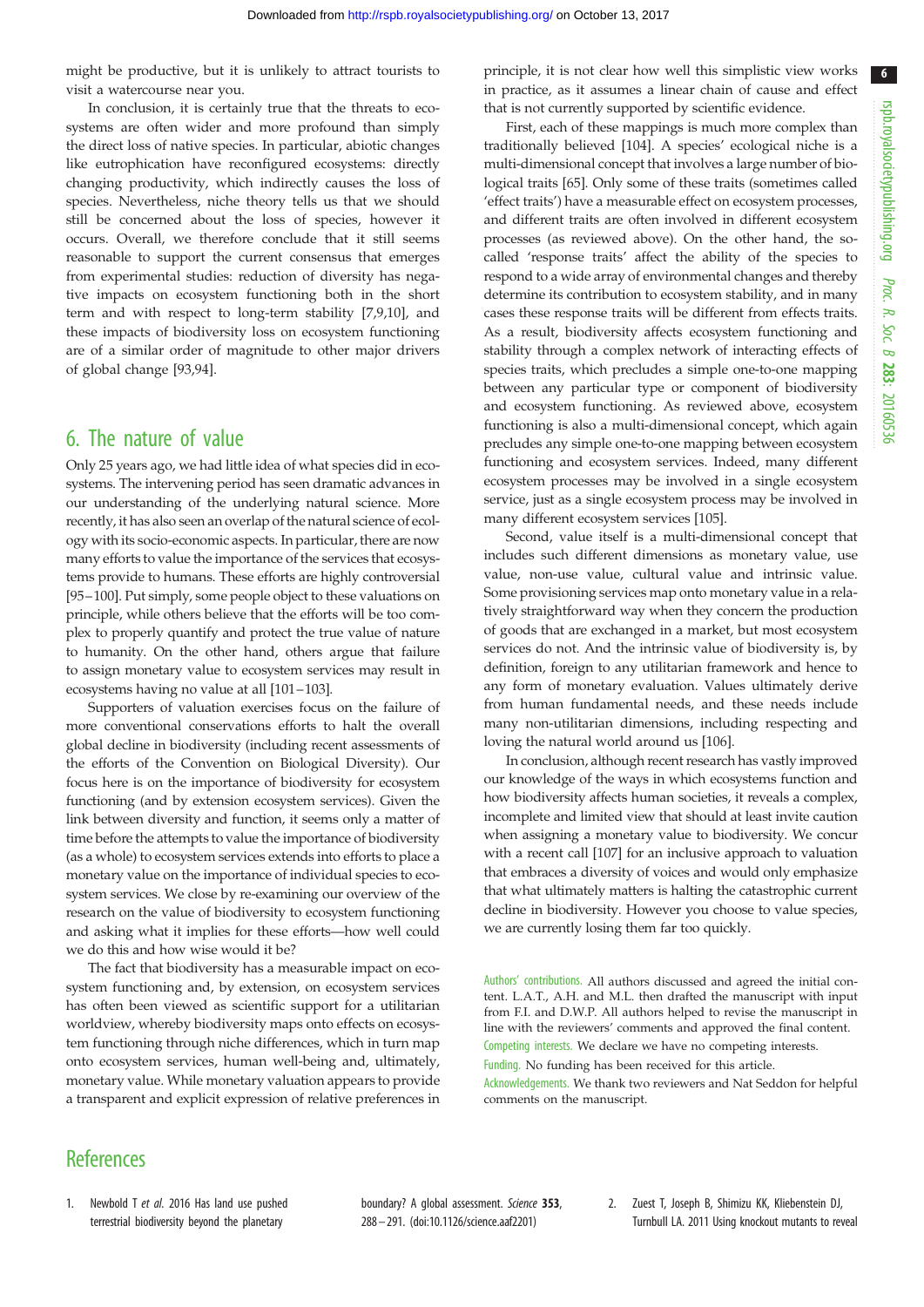<span id="page-6-0"></span>the growth costs of defensive traits. Proc. R. Soc. B 278, 2598– 2603. [\(doi:10.1098/rspb.2010.2475\)](http://dx.doi.org/10.1098/rspb.2010.2475)

- 3. Nowak MA, Boerlijst MC, Cooke J, Smith JM. 1997 Evolution of genetic redundancy. Nature 388, 167– 171. ([doi:10.1038/40618](http://dx.doi.org/10.1038/40618))
- 4. Smith MJ, Purves DW, Vanderwel MC, Lyutsarev V, Emmott S. 2013 The climate dependence of the terrestrial carbon cycle, including parameter and structural uncertainties. Biogeosciences 10, 583– 606. ([doi:10.5194/bg-10-583-2013\)](http://dx.doi.org/10.5194/bg-10-583-2013)
- 5. Loreau M. 2010 From populations to ecosystems: theoretical foundations for a new ecological synthesis, vol. 46, pp.  $1-18$ . Princeton, NJ: Princeton University Press.
- 6. Daily GC, Matson PA. 2008 Ecosystem services: from theory to implementation. Proc. Natl Acad. Sci. USA 105, 9455– 9456. [\(doi:10.1073/pnas.0804960105](http://dx.doi.org/10.1073/pnas.0804960105))
- 7. Cardinale BJ et al. 2012 Biodiversity loss and its impact on humanity. Nature  $486$ ,  $59 - 67$ . ([doi:10.](http://dx.doi.org/10.1038/nature11148) [1038/nature11148](http://dx.doi.org/10.1038/nature11148))
- 8. Costanza R et al. 1997 The value of the world's ecosystem services and natural capital. Nature 387, 253– 260. ([doi:10.1038/387253a0\)](http://dx.doi.org/10.1038/387253a0)
- 9. Naeem S, Duffy JE, Zavaleta E. 2012 The functions of biological diversity in an age of extinction. Science 336, 1401– 1406. [\(doi:10.1126/science.](http://dx.doi.org/10.1126/science.1215855) [1215855\)](http://dx.doi.org/10.1126/science.1215855)
- 10. Tilman D, Isbell F, Cowles JM. 2014 Biodiversity and ecosystem functioning. In Annual review of ecology, evolution, and systematics, vol. 45 (ed. DJ Futuyma), pp. 471 – 493. Palo Alto, CA: Annual Reviews.
- 11. Naeem S, Bunker DE, Hector A, Loreau M, Perrings C. 2009 Biodiversity, ecosystem functioning, and human wellbeing: an ecological and economic perspective. Oxford, UK: Oxford University Press.
- 12. Balvanera P, Pfisterer AB, Buchmann N, He J-S, Nakashizuka T, Raffaelli D, Schmid B. 2006 Quantifying the evidence for biodiversity effects on ecosystem functioning and services. Ecol. Lett. 9, 1146 – 1156. [\(doi:10.1111/j.1461-0248.2006.](http://dx.doi.org/10.1111/j.1461-0248.2006.00963.x) [00963.x\)](http://dx.doi.org/10.1111/j.1461-0248.2006.00963.x)
- 13. Cardinale BJ, Matulich KL, Hooper DU, Byrnes JE, Duffy E, Gamfeldt L, Balvanera P, O'Connor MI, Gonzalez A. 2011 The functional role of producer diversity in ecosystems. Am. J. Bot. **98**,  $572 - 592$ . [\(doi:10.3732/ajb.1000364\)](http://dx.doi.org/10.3732/ajb.1000364)
- 14. Mora C, Danovaro R, Loreau M. 2014 Alternative hypotheses to explain why biodiversity – ecosystem functioning relationships are concave-up in some natural ecosystems but concave-down in manipulative experiments. Sci. Rep. 4, 9. ([doi:10.](http://dx.doi.org/10.1038/srep05427) [1038/srep05427](http://dx.doi.org/10.1038/srep05427))
- 15. Reich PB, Tilman D, Isbell F, Mueller K, Hobbie SE, Flynn DFB, Eisenhauer N. 2012 Impacts of biodiversity loss escalate through time as redundancy fades. Science 336, 589-592. ([doi:10.](http://dx.doi.org/10.1126/science.1217909) [1126/science.1217909\)](http://dx.doi.org/10.1126/science.1217909)
- 16. Hector A, Bagchi R. 2007 Biodiversity and ecosystem multifunctionality. Nature 448, 188 – 190. ([doi:10.](http://dx.doi.org/10.1038/nature05947) [1038/nature05947](http://dx.doi.org/10.1038/nature05947))
- 17. Isbell F et al. 2011 High plant diversity is needed to maintain ecosystem services. Nature 477, 199– 202. [\(doi:10.1038/nature10282](http://dx.doi.org/10.1038/nature10282))
- 18. Lefcheck JS et al. 2015 Biodiversity enhances ecosystem multifunctionality across trophic levels and habitats. Nat. Commun. 6, 6936. [\(doi:10.1038/](http://dx.doi.org/10.1038/ncomms7936) [ncomms7936\)](http://dx.doi.org/10.1038/ncomms7936)
- 19. Byrnes JEK et al. 2014 Investigating the relationship between biodiversity and ecosystem multifunctionality: challenges and solutions. Methods Ecol. Evol. 5, 111– 124. [\(doi:10.1111/2041-](http://dx.doi.org/10.1111/2041-210X.12143) [210X.12143](http://dx.doi.org/10.1111/2041-210X.12143))
- 20. Gamfeldt L, Hillebrand H, Jonsson PR. 2008 Multiple functions increase the importance of biodiversity for overall ecosystem functioning. Ecology 89, 1223 – 1231. [\(doi:10.1890/06-2091.1\)](http://dx.doi.org/10.1890/06-2091.1)
- 21. Gamfeldt L et al. 2013 Higher levels of multiple ecosystem services are found in forests with more tree species. Nat. Commun. 4, 1340. ([doi:10.1038/](http://dx.doi.org/10.1038/ncomms2328) [ncomms2328\)](http://dx.doi.org/10.1038/ncomms2328)
- 22. Zavaleta ES, Pasari J. R., Hulvey K. B., Tilman G. D. 2010 Sustaining multiple ecosystem functions in grassland communities requires higher biodiversity. Proc. Natl Acad. Sci. USA 107, 1443– 1446. [\(doi:10.](http://dx.doi.org/10.1073/pnas.0906829107) [1073/pnas.0906829107](http://dx.doi.org/10.1073/pnas.0906829107))
- 23. Pimm SL. 1984 The complexity and stability of ecosystems. Nature 307, 669– 670. [\(doi:10.1038/](http://dx.doi.org/10.1038/307669a0) [307669a0\)](http://dx.doi.org/10.1038/307669a0)
- 24. Ives AR, Carpenter SR. 2007 Stability and diversity of ecosystems. Science 317, 58– 62. ([doi:10.1126/](http://dx.doi.org/10.1126/science.1133258) [science.1133258\)](http://dx.doi.org/10.1126/science.1133258)
- 25. Tilman D, Reich PB, Knops JMH. 2006 Biodiversity and ecosystem stability in a decade-long grassland experiment. Nature 441, 629 – 632. ([doi:10.1038/](http://dx.doi.org/10.1038/nature04742) [nature04742](http://dx.doi.org/10.1038/nature04742))
- 26. Hector A et al. 2010 General stabilizing effects of plant diversity on grassland productivity through population asynchrony and overyielding. Ecology 91, 2213– 2220. [\(doi:10.1890/09-1162.1](http://dx.doi.org/10.1890/09-1162.1))
- 27. Gross K, Cardinale BJ, Fox JW, Gonzalez A, Loreau M, Wayne Polley H, Reich PB, van Ruijven J. 2014 Species richness and the temporal stability of biomass production: a new analysis of recent biodiversity experiments. Am. Nat.  $183. 1 - 12$ . [\(doi:10.1086/673915\)](http://dx.doi.org/10.1086/673915)
- 28. Isbell F et al. 2015 Biodiversity increases the resistance of ecosystem productivity to climate extremes. Nature 526, 574– 577. ([doi:10.1038/](http://dx.doi.org/10.1038/nature15374) [nature15374](http://dx.doi.org/10.1038/nature15374))
- 29. MacArthur RH. 1970 Species-packing and competitive equilibrium for many species. Theor. Popul. Biol. **1**, 1-11. [\(doi:10.1016/0040-](http://dx.doi.org/10.1016/0040-5809(70)90039-0) [5809\(70\)90039-0](http://dx.doi.org/10.1016/0040-5809(70)90039-0))
- 30. Darwin C. 1859 The origin of species by means of natural selection, ch. IV, p. 185. 1985 ed. London, UK: Penguin Classic.
- 31. Darwin C, Wallace AR. 1858 On the tendency of species to form varieties; and on the perpetuation of varieties and species by natural means of selection. J. Proc. Linnean Soc. Lond. Zool. 3. 45 – 62. ([doi:10.1111/j.1096-3642.1858.tb02500.x](http://dx.doi.org/10.1111/j.1096-3642.1858.tb02500.x))
- 32. Hector A, Hooper RE. 2002 ECOLOGY: Darwin and the first ecological experiment. Science 295, 639 – 640. [\(doi:10.1126/science.1064815\)](http://dx.doi.org/10.1126/science.1064815)
- 33. Tilman D, Lehman CL, Thomson KT. 1997 Plant diversity and ecosystem productivity: theoretical

considerations. Proc. Natl Acad. Sci. USA 94, 1857– 1861. ([doi:10.1073/pnas.94.5.1857](http://dx.doi.org/10.1073/pnas.94.5.1857))

- 34. Chase JM, Leibold MA. 2003 Ecological niches: linking classical and contemporary approaches. Chicago, IL: University of Chicago Press.
- 35. Chesson P. 2000 Mechanisms of maintenance of species diversity. Annu. Rev. Ecol. Syst. 31, 343– 366. [\(doi:10.1146/annurev.ecolsys.31.1.343](http://dx.doi.org/10.1146/annurev.ecolsys.31.1.343))
- 36. Mayfield MM, Levine JM. 2010 Opposing effects of competitive exclusion on the phylogenetic structure of communities. Ecol. Lett. 13, 1085– 1093. [\(doi:10.](http://dx.doi.org/10.1111/j.1461-0248.2010.01509.x) [1111/j.1461-0248.2010.01509.x\)](http://dx.doi.org/10.1111/j.1461-0248.2010.01509.x)
- 37. Adler PB, HilleRisLambers J, Levine JM. 2007 A niche for neutrality. Ecol. Lett. 10, 95 – 104. [\(doi:10.](http://dx.doi.org/10.1111/j.1461-0248.2006.00996.x) [1111/j.1461-0248.2006.00996.x\)](http://dx.doi.org/10.1111/j.1461-0248.2006.00996.x)
- 38. Loreau M, Hector A. 2001 Partitioning selection and complementarity in biodiversity experiments. Nature 412, 72– 76. [Erratum: 413, 548.] ([doi:10.1038/](http://dx.doi.org/10.1038/35083573) [35083573\)](http://dx.doi.org/10.1038/35083573)
- 39. Turnbull LA, Levine JM, Loreau M, Hector A. 2013 Coexistence, niches and biodiversity effects on ecosystem functioning. Ecol. Lett. 16, 116– 127. ([doi:10.1111/ele.12056](http://dx.doi.org/10.1111/ele.12056))
- 40. Carroll IT, Cardinale BJ, Nisbet RM. 2011 Niche and fitness differences relate the maintenance of diversity to ecosystem function. Ecology 92. 1157– 1165. ([doi:10.1890/10-0302.1](http://dx.doi.org/10.1890/10-0302.1))
- 41. Loreau M, Sapijanskas J, Isbell FI, Hector A. 2012 Niche and fitness differences relate the maintenance of diversity to ecosystem function: comment. Ecology 93, 1482– 1491. [\(doi:10.1890/11-0792.1\)](http://dx.doi.org/10.1890/11-0792.1)
- 42. Vandermeer J. 1981 The interference production principle: an ecological theory for agriculture. BioScience 31, 361– 364. ([doi:10.2307/1308400](http://dx.doi.org/10.2307/1308400))
- 43. Loreau M. 2004 Does functional redundancy exist? Oikos 104, 606– 611. [\(doi:10.1111/j.0030-1299.](http://dx.doi.org/10.1111/j.0030-1299.2004.12685.x) [2004.12685.x](http://dx.doi.org/10.1111/j.0030-1299.2004.12685.x))
- 44. McKane RB et al. 2002 Resource-based niches provide a basis for plant species diversity and dominance in arctic tundra. Nature 415, 68 – 71. ([doi:10.1038/415068a\)](http://dx.doi.org/10.1038/415068a)
- 45. Jucker T, Bouriaud O, Avacaritei D, Dănilă I, Duduman G, Valladares F, Coomes DA. 2014 Competition for light and water play contrasting roles in driving diversity – productivity relationships in Iberian forests. J. Ecol. 102, 1202 – 1213. [\(doi:10.](http://dx.doi.org/10.1111/1365-2745.12276) [1111/1365-2745.12276\)](http://dx.doi.org/10.1111/1365-2745.12276)
- 46. Sapijanskas J, Paquette A, Potvin C, Kunert N, Loreau M. 2014 Tropical tree diversity enhances light capture through crown plasticity and spatial and temporal niche differences. Ecology 95, 2479– 2492. ([doi:10.1890/13-1366.1](http://dx.doi.org/10.1890/13-1366.1))
- 47. Loreau M. 1998 Biodiversity and ecosystem functioning: a mechanistic model. Proc. Natl Acad. Sci. USA 95, 5632–5636. ([doi:10.1073/pnas.95.10.5632\)](http://dx.doi.org/10.1073/pnas.95.10.5632)
- 48. Turnbull LA. 2014 Ecology's dark matter: the elusive and enigmatic niche. Basic Appl. Ecol. 15, 93 – 100. ([doi:10.1016/j.baae.2013.10.007](http://dx.doi.org/10.1016/j.baae.2013.10.007))
- 49. Schnitzer SA et al. 2011 Soil microbes drive the classic plant diversity – productivity pattern. Ecology 92, 296 – 303. [\(doi:10.1890/10-0773.1\)](http://dx.doi.org/10.1890/10-0773.1)
- 50. Koricheva J, Mulder CPH, Schmid B, Joshi J, Huss-Danell K. 2000 Numerical responses of different

7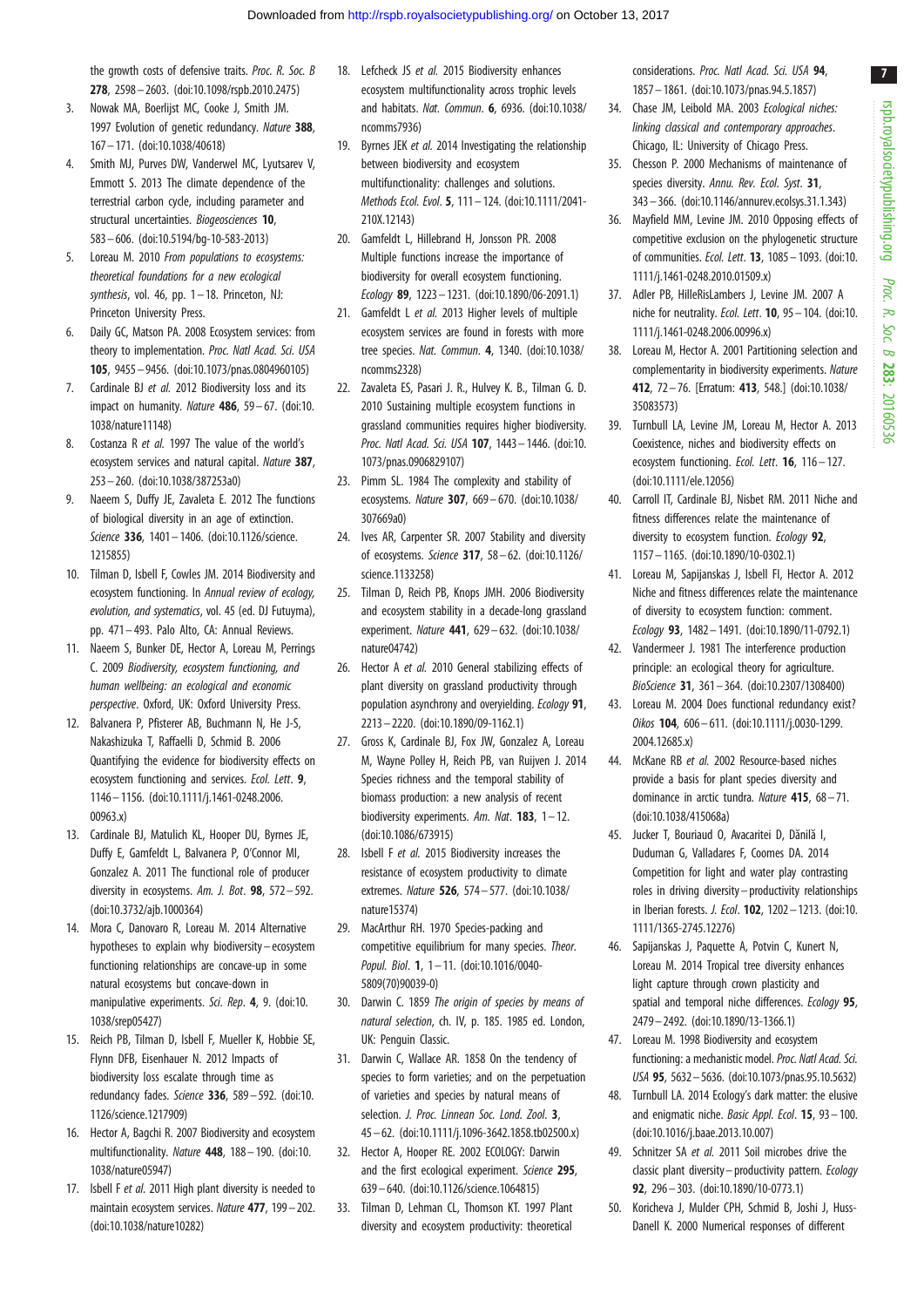<span id="page-7-0"></span>trophic groups of invertebrates to manipulations of plant diversity in grasslands. Oecologia 125, 271-282. [\(doi:10.1007/s004420000450\)](http://dx.doi.org/10.1007/s004420000450)

- 51. Otway SJ, Hector A, Lawton JH. 2005 Resource dilution effects on specialist insect herbivores in a grassland biodiversity experiment. J. Anim. Ecol. 74, 234– 240. ([doi:10.1111/j.1365-2656.2005.00913.x](http://dx.doi.org/10.1111/j.1365-2656.2005.00913.x))
- 52. Maron JL, Marler M, Klironomos JN, Cleveland CC. 2011 Soil fungal pathogens and the relationship between plant diversity and productivity. Ecol. Lett. **14**, 36-41. ([doi:10.1111/j.1461-0248.2010.](http://dx.doi.org/10.1111/j.1461-0248.2010.01547.x) [01547.x\)](http://dx.doi.org/10.1111/j.1461-0248.2010.01547.x)
- 53. Vehvilainen H, Koricheva J, Ruohomäki K, Johansson T, Valkonen S. 2006 Effects of tree stand species composition on insect herbivory of silver birch in boreal forests. Basic Appl. Ecol. 7, 1-11. ([doi:10.](http://dx.doi.org/10.1016/j.baae.2005.05.003) [1016/j.baae.2005.05.003\)](http://dx.doi.org/10.1016/j.baae.2005.05.003)
- 54. Zhu Y et al. 2000 Genetic diversity and disease control in rice. Nature 406, 718 – 722. ([doi:10.1038/](http://dx.doi.org/10.1038/35021046) [35021046](http://dx.doi.org/10.1038/35021046))
- 55. Wilby A, Thomas MB. 2002 Natural enemy diversity and natural pest control: patterns of pest emergence with agricultural intensification. Ecol. Lett. 5, 353– 360. ([doi:10.1046/j.1461-0248.2002.](http://dx.doi.org/10.1046/j.1461-0248.2002.00331.x) [00331.x\)](http://dx.doi.org/10.1046/j.1461-0248.2002.00331.x)
- 56. Parker IM, Saunders M, Bontrager M, Weitz AP, Hendricks R, Magarey R, Suiter K, Gilbert GS. 2015 Phylogenetic structure and host abundance drive disease pressure in communities. Nature 520. 542– 544. ([doi:10.1038/nature14372](http://dx.doi.org/10.1038/nature14372))
- 57. Finch S, Collier RH. 2000 Host-plant selection by insects—a theory based on 'appropriate/ inappropriate landings' by pest insects of cruciferous plants. AAPG Bull. 96, 91– 102. ([doi:10.1046/j.](http://dx.doi.org/10.1046/j.1570-7458.2000.00684.x) [1570-7458.2000.00684.x\)](http://dx.doi.org/10.1046/j.1570-7458.2000.00684.x)
- 58. Bagchi R, Gallery RE, Gripenberg S, Gurr SJ, Narayan L, Addis CE, Freckleton RP, Lewis OT. 2014 Pathogens and insect herbivores drive rainforest plant diversity and composition. Nature 506, 85 – 88. ([doi:10.1038/nature12911\)](http://dx.doi.org/10.1038/nature12911)
- 59. Bell T, Freckleton RP, Lewis OT. 2006 Plant pathogens drive density-dependent seedling mortality in a tropical tree. Ecol. Lett. 9, 569 - 574. [\(doi:10.1111/j.1461-0248.2006.00905.x](http://dx.doi.org/10.1111/j.1461-0248.2006.00905.x))
- 60. Petermann JS, Fergus AJF, Turnbull LA, Schmid B. 2008 Janzen-Connell effects are widespread and strong enough to maintain diversity in grasslands. Ecology 89, 2399 – 2406. ([doi:10.1890/07-2056.1\)](http://dx.doi.org/10.1890/07-2056.1)
- 61. Purves DW, Turnbull LA. 2010 Different but equal: the implausible assumption at the heart of neutral theory. J. Anim. Ecol. 79, 1215– 1225. ([doi:10.1111/](http://dx.doi.org/10.1111/j.1365-2656.2010.01738.x) [j.1365-2656.2010.01738.x](http://dx.doi.org/10.1111/j.1365-2656.2010.01738.x))
- 62. Violle C, Navas M-L, Vile D, Kazakou E, Fortunel C, Hummel I, Garnier E. 2007 Let the concept of trait be functional! Oikos 116, 882– 892. [\(doi:10.1111/j.](http://dx.doi.org/10.1111/j.0030-1299.2007.15559.x) [0030-1299.2007.15559.x\)](http://dx.doi.org/10.1111/j.0030-1299.2007.15559.x)
- 63. Petchey OL. 2002 Functional diversity (FD), species richness and community composition. Ecol. Lett. 5, 402– 411. ([doi:10.1046/j.1461-0248.2002.00339.x](http://dx.doi.org/10.1046/j.1461-0248.2002.00339.x))
- 64. Paine CET et al. 2015 Globally, functional traits are weak predictors of juvenile tree growth, and we do not know why. J. Ecol. 103, 978 – 989. ([doi:10.](http://dx.doi.org/10.1111/1365-2745.12401) [1111/1365-2745.12401](http://dx.doi.org/10.1111/1365-2745.12401))
- 65. Kraft NJB, Godoy O, Levine JM. 2015 Plant functional traits and the multidimensional nature of species coexistence. Proc. Natl Acad. Sci. USA 112, 797 – 802. [\(doi:10.1073/pnas.1413650112](http://dx.doi.org/10.1073/pnas.1413650112))
- 66. Loreau M, de Mazancourt C. 2013 Biodiversity and ecosystem stability: a synthesis of underlying mechanisms. Ecol. Lett. 16, 106– 115. [\(doi:10.1111/](http://dx.doi.org/10.1111/ele.12073) [ele.12073\)](http://dx.doi.org/10.1111/ele.12073)
- 67. Yachi S, Loreau M. 1999 Biodiversity and ecosystem productivity in a fluctuating environment: the insurance hypothesis. Proc. Natl Acad. Sci. USA 96, 1463– 1468. [\(doi:10.1073/pnas.96.4.1463](http://dx.doi.org/10.1073/pnas.96.4.1463))
- 68. Tilman D, Lehman CL, Bristow CE. 1998 Diversitystability relationships: statistical inevitability or ecological consequence? Am. Nat. 151, 277– 282. [\(doi:10.1086/286118\)](http://dx.doi.org/10.1086/286118)
- 69. Chesson P. 2003 Quantifying and testing coexistence mechanisms arising from recruitment fluctuations. Theor. Popul. Biol. 64, 345 – 357. ([doi:10.1016/](http://dx.doi.org/10.1016/S0040-5809(03)00095-9) [S0040-5809\(03\)00095-9](http://dx.doi.org/10.1016/S0040-5809(03)00095-9))
- 70. Angert AL, Huxman TE, Chesson P, Lawrence Venable D. 2009 Functional tradeoffs determine species coexistence via the storage effect. Proc. Natl Acad. Sci. USA 106, 11 641– 11 645. ([doi:10.1073/](http://dx.doi.org/10.1073/pnas.0904512106) [pnas.0904512106](http://dx.doi.org/10.1073/pnas.0904512106))
- 71. Wardle DA. 2016 Do experiments exploring plant diversity– ecosystem functioning relationships inform how biodiversity loss impacts natural ecosystems? J. Veg. Sci. 27, 646–653. [\(doi:10.1111/jvs.12399\)](http://dx.doi.org/10.1111/jvs.12399)
- 72. Cardillo M, Mace GM, Jones KE, Bielby J, Bininda-Emonds ORP, Sechrest W, Orme CDL, Purvis A. 2005 Multiple causes of high extinction risk in large mammal species. Science 309, 1239– 1241. [\(doi:10.](http://dx.doi.org/10.1126/science.1116030) [1126/science.1116030](http://dx.doi.org/10.1126/science.1116030))
- 73. Leach MK, Givnish TJ. 1996 Ecological determinants of species loss in remnant prairies. Science 273, 1555 – 1558. [\(doi:10.1126/science.273.5281.1555](http://dx.doi.org/10.1126/science.273.5281.1555))
- 74. Smith MD, Knapp AK. 2003 Dominant species maintain ecosystem function with non-random species loss. Ecol. Lett. 6, 509 – 517. [\(doi:10.1046/j.](http://dx.doi.org/10.1046/j.1461-0248.2003.00454.x) [1461-0248.2003.00454.x\)](http://dx.doi.org/10.1046/j.1461-0248.2003.00454.x)
- 75. Zavaleta ES, Hulvey KB. 2004 Realistic species losses disproportionately reduce grassland resistance to biological invaders. Science 306, 1175-1177. [\(doi:10.1126/science.1102643](http://dx.doi.org/10.1126/science.1102643))
- 76. Isbell FI, Losure DA, Yurkonis KA, Wilsey BJ. 2008 Diversity–productivity relationships in two ecologically realistic rarity–extinction scenarios. Oikos 117, 996–1005. [\(doi:10.1111/j.0030-1299.2008.16692.x\)](http://dx.doi.org/10.1111/j.0030-1299.2008.16692.x)
- 77. Grime JP. 1998 Studies of the impacts of climate change on the structure and functioning of calcareous grasslands. TIGER IV 2c final report.
- 78. Connolly J et al. 2013 An improved model to predict the effects of changing biodiversity levels on ecosystem function. J. Ecol. 101, 344 – 355. [\(doi:10.](http://dx.doi.org/10.1111/1365-2745.12052) [1111/1365-2745.12052\)](http://dx.doi.org/10.1111/1365-2745.12052)
- 79. Soliveres S et al. 2016 Locally rare species influence grassland ecosystem multifunctionality. Phil. Trans. R. Soc. B 371, 20150269. [\(doi:10.1098/rstb.](http://dx.doi.org/10.1098/rstb.2015.0269) [2015.0269\)](http://dx.doi.org/10.1098/rstb.2015.0269)
- 80. Winfree R, Fox JW, Williams NM, Reilly JR, Cariveau DP. 2015 Abundance of common species, not species richness, drives delivery of a real-world

ecosystem service. Ecol. Lett. 18, 626-635. [\(doi:10.](http://dx.doi.org/10.1111/ele.12424) [1111/ele.12424](http://dx.doi.org/10.1111/ele.12424))

- 81. Griffin JN, Méndez V, Johnson AF, Jenkins SR, Foggo A. 2009 Functional diversity predicts overyielding effect of species combination on primary productivity. Oikos 118, 37– 44. ([doi:10.1111/j.](http://dx.doi.org/10.1111/j.1600-0706.2008.16960.x) [1600-0706.2008.16960.x\)](http://dx.doi.org/10.1111/j.1600-0706.2008.16960.x)
- 82. Loreau M, Mouquet N, Gonzalez A. 2003 Biodiversity as spatial insurance in heterogeneous landscapes. Proc. Natl Acad. Sci. USA 100, 12 765 -12 770. [\(doi:10.1073/pnas.2235465100](http://dx.doi.org/10.1073/pnas.2235465100))
- 83. Hillebrand H et al. 2007 Consumer versus resource control of producer diversity depends on ecosystem type and producer community structure. Proc. Natl Acad. Sci. USA 104, 10 904– 10 909. [\(doi:10.1073/](http://dx.doi.org/10.1073/pnas.0701918104) [pnas.0701918104\)](http://dx.doi.org/10.1073/pnas.0701918104)
- 84. Silvertown J, Poulton P, Johnston E, Edwards G, Heard M, Biss PM. 2006 The Park Grass Experiment 1856–2006: its contribution to ecology. *J. Ecol.* **94**, 801– 814. [\(doi:10.1111/j.1365-2745.2006.01145.x\)](http://dx.doi.org/10.1111/j.1365-2745.2006.01145.x)
- 85. Harpole WS, Tilman D. 2007 Grassland species loss resulting from reduced niche dimension. Nature 446, 791– 793. [\(doi:10.1038/nature05684](http://dx.doi.org/10.1038/nature05684))
- 86. Gruner DS et al. 2008 A cross-system synthesis of consumer and nutrient resource control on producer biomass. Ecol. Lett. 11, 740– 755. [\(doi:10.1111/j.](http://dx.doi.org/10.1111/j.1461-0248.2008.01192.x) [1461-0248.2008.01192.x\)](http://dx.doi.org/10.1111/j.1461-0248.2008.01192.x)
- 87. Grace JB et al. 2016 Integrative modelling reveals mechanisms linking productivity and plant species richness. Nature 529, 390– 393. [\(doi:10.1038/](http://dx.doi.org/10.1038/nature16524) [nature16524](http://dx.doi.org/10.1038/nature16524))
- 88. Hautier Y, Niklaus PA, Hector A. 2009 Competition for light causes plant biodiversity loss after eutrophication. Science 324, 636-638. [\(doi:10.](http://dx.doi.org/10.1126/science.1169640) [1126/science.1169640](http://dx.doi.org/10.1126/science.1169640))
- 89. Stevens CJ, Thompson K, Grime JP, Long CJ, Gowing DJG. 2010 Contribution of acidification and eutrophication to declines in species richness of calcifuge grasslands along a gradient of atmospheric nitrogen deposition. Funct. Ecol. 24, 478-484. ([doi:10.1111/j.1365-2435.2009.01663.x\)](http://dx.doi.org/10.1111/j.1365-2435.2009.01663.x)
- 90. Isbell F, Reich PB, Tilman D, Hobbie SE, Polasky S, Binder S. 2013 Nutrient enrichment, biodiversity loss, and consequent declines in ecosystem productivity. Proc. Natl Acad. Sci. USA 110, 11 911-11 916. [\(doi:10.1073/pnas.1310880110](http://dx.doi.org/10.1073/pnas.1310880110))
- 91. Hautier Y et al. 2014 Eutrophication weakens stabilizing effects of diversity in natural grasslands. Nature 508, 521– 525. [\(doi:10.1038/nature13014\)](http://dx.doi.org/10.1038/nature13014)
- 92. Hautier Y, Tilman D, Isbell F, Seabloom EW, Borer ET, Reich PB. 2015 Anthropogenic environmental changes affect ecosystem stability via biodiversity. Science 348, 336-340. [\(doi:10.1126/science.](http://dx.doi.org/10.1126/science.aaa1788) [aaa1788\)](http://dx.doi.org/10.1126/science.aaa1788)
- 93. Hooper DU et al. 2012 A global synthesis reveals biodiversity loss as a major driver of ecosystem change. Nature 486, 105– 108. [\(doi:10.1038/](http://dx.doi.org/10.1038/nature11118) [nature11118](http://dx.doi.org/10.1038/nature11118))
- 94. Tilman D, Reich PB, Isbell F. 2012 Biodiversity impacts ecosystem productivity as much as resources, disturbance, or herbivory. Proc. Natl Acad. Sci. USA 109, 10 394 - 10 397. ([doi:10.1073/pnas.](http://dx.doi.org/10.1073/pnas.1208240109) [1208240109](http://dx.doi.org/10.1073/pnas.1208240109))